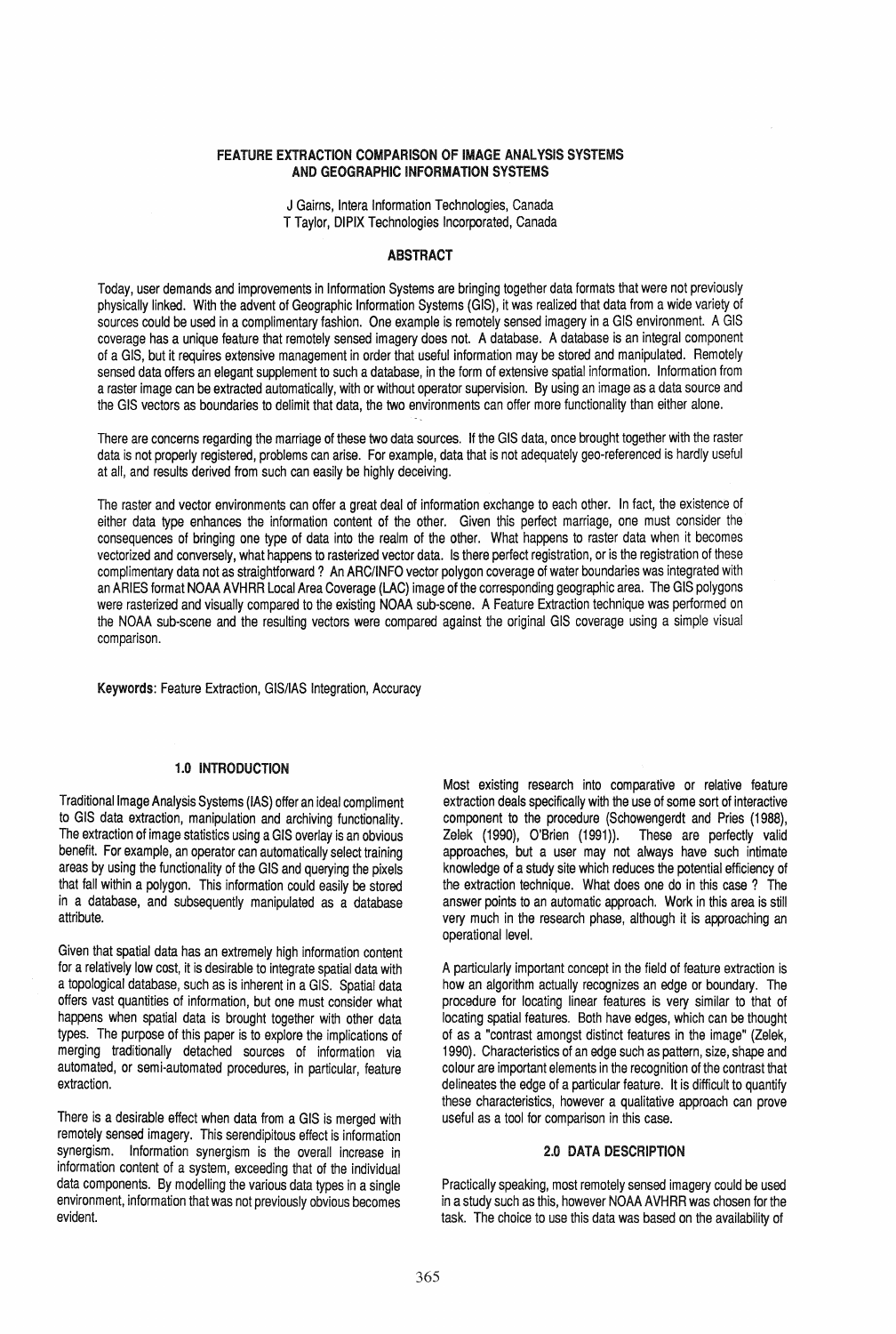data within the framework of an on-going project at the Canada Centre for Remote Sensing (CCRS) known as the Crop Information System (Manore et al. (1989)). Water bodies were chosen for the comparison because they are simple to recognize visually. The data stratification scheme performed was a simple maximum likelihood classification on the original imagery. The result of the classification was an 11 class land cover theme image. In particular, the water-body theme was used for processing into a resultant vector coverage.

A manually digitized coverage of water bodies for the study area was available. This vector coverage was the control vector coverage against which the output from the feature extraction were compared.

#### 3.0 METHODOLOGY

The following is a generic methodology for feature extraction from raster imagery. The assumption made is that the imagery contains some useful geographic information, but that this information is not in the proper format, which in turn provides the impetus for the operator to extract these features from the imagery. Feature extraction gives a user a vector product that can easily be integrated into the GIS environment with as little operator interaction as possible. It is recognized, however, that given the current state of software development, this fully-automated methodology, while promising, is not yet feasible for operational use. The approach above was followed in this paper as much as possible with exceptions discussed.

## 3.1 Raster to Vector Conversion

#### Classification of Raster Image

It is understood that it is possible to extract features from an unclassified image, likewise it is also understood that the job of feature extraction would proceed much more simply if the data were stratified. There are procedures that can be used to stratify the data (e.g., density slicing or supervised/unsupervised classification). The purpose of stratifying the data is to make the analysis procedures more practical, in terms of processing time and disk storage.

## Feature Extraction

The purpose of the feature extraction procedure is to identify homogeneous clusters of pixels. In this case, only a single theme class (water bodies) was used from the original 11 theme classification. Sub-pixel elements were not considered to be significant in this comparison.

# Boundary Extraction

Once the homogeneous clusters of pixels have been identified by the feature extraction process the next step is to delineate the edge of these clusters. This is the process of boundary detection, which is also known as image segmentation. The output from the boundary extraction procedure is, presumably, a vector representation of the original polygonal structure or feature.

# Generalization of extracted vectors

If the extracted boundaries were examined at this point, they would appear to be 'step-like'. That is, they would follow the exact contours of the pixel edges. In order to smooth out these 'steps' and create a more realistic representation of the feature, a smoothing-filter needs to be passed over the edge. The larger the filter size, the greater the effects of the smoothing. Thus, while a  $3 \times 3$  filter might smooth the step-edge slightly, a  $9 \times 9$  filter might distort the edge and even larger filters might shift the X and Y coordinates.

By generalizing the data, the data volume is also decreased. The benefit of this is decreased data storage requirements and increased processing speed. The potential deficiency of this is that the data may become too generalized, and not very well registered.

# Export of vectors to GIS

Up to this point, the work done has been entirely in the image processing domain. The extracted features are now ready to be exported to the GIS. This procedure is a straightforward translation of the extracted vectors to a format compatible with the GIS, such as the Digital Line graph (DLG) format.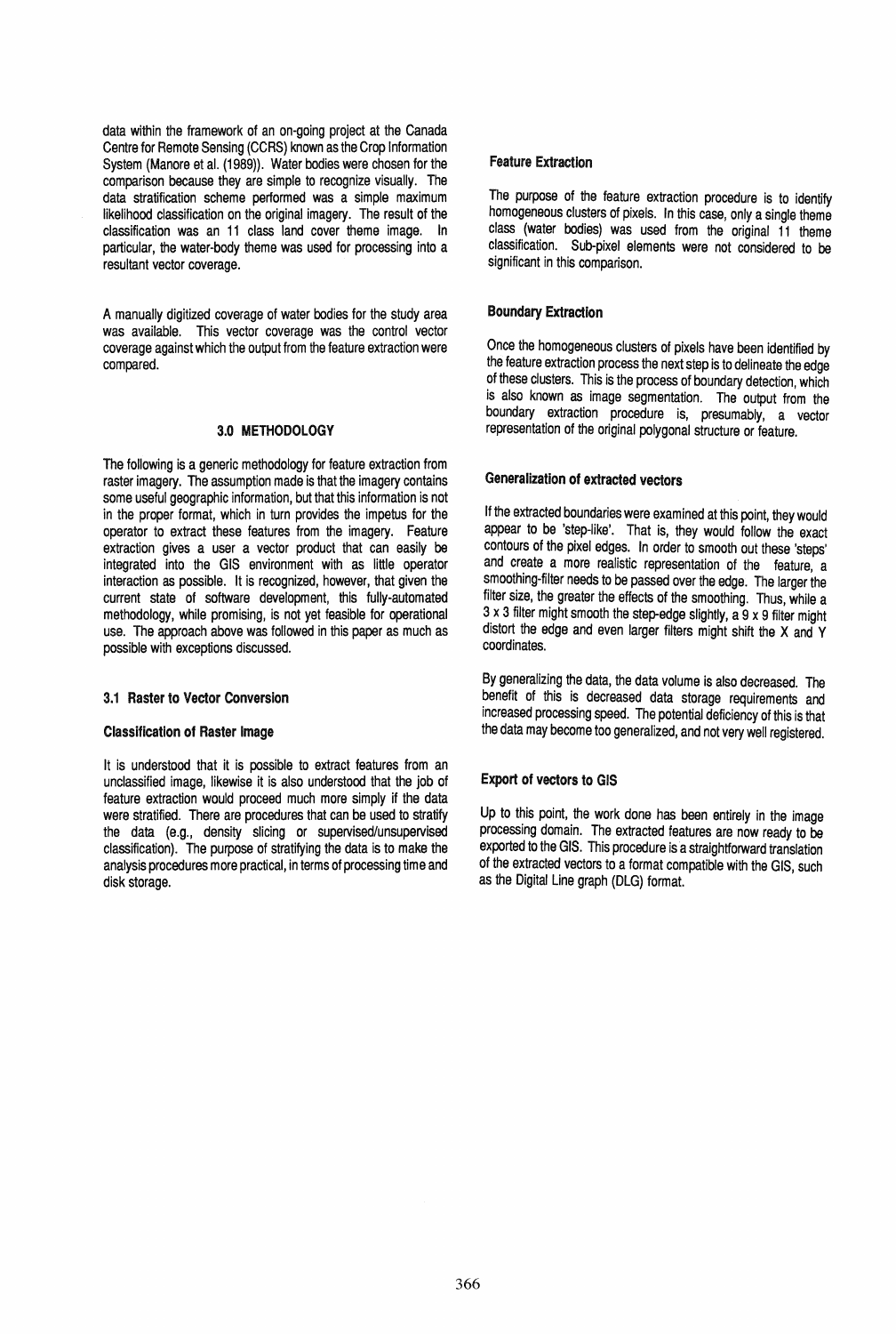#### 3.2 Vector to Raster Conversion

#### Convert the vector strings into a raster representation.

This data conversion step is relatively simple. Since both the raster image and the GIS linework are, presumably, geographically referenced, the task at hand is to determine whether a given vector falls within a specific pixel. Since we are generally not interested in sub-pixel features (ie. features smaller than the spatial resolution of the image), such trivial elements should be removed. These could be deleted by filtering out or deleting elements less than a user-specified threshold.

## Export resulting raster to lAS

This step is similar to bringing data from an lAS to a GIS. The data is translated to an intermediate format, such as DLG, and subsequently exported to the lAS.

The rasterized vectors can then be displayed as an overlay on the raw imagery to assess the relative accuracy of the linework. Using water bodies, for instance, allows an operator to visually inspect whether the linework is geographically accurate with respect to the image. In some cases, a 'live-link' to the GIS database can be maintained, but a discussion of this is beyond the scope of this paper.

## 3.3 Comparison of the two data conversion routes

In this paper, the accuracy of a feature extraction technique using data from a land cover classification was qualitatively compared against a rasterization of a GIS vector coverage. Specifically, water boundaries were used to reference the two data sets. A scheme of scoring both of the procedures based on 4 of the 9 elements of image interpretation (Bowden and Pruitt (1974)) was adopted. The 4 criteria chosen were size, shape, resolution (scale) and geometric accuracy of the end products of the processing. If the size and shape of each of the elements were similar, a high score was given. If the resolution of the elements were closely matched, a high score was given. If the elements overlapped well, a high score was given for accuracy. The values assigned to each criteria were ranked from 1 (poor) to 10 (excellent). The results of the qualitative comparison are tabulated in Tables 1 and 2.

#### Feature Extraction Technique

In this case, a control dataset of classified NOAA AVHRR imagery that had undergone the feature extraction procedure was used. The resulting vector data were imported into the GIS and displayed with the manually digitized water body coverage.

#### Rasterization of Vector Coverage

In this case, a control dataset of manually digitized water bodies that had been rasterized was used. The rasterized vector data was exported to the lAS environment and displayed as an image overlay on the unclassified image. The proximity of the raster water body theme to known water features was observed and then scored.

#### Table 1.

Qualitative Evaluation of the Accuracy of a Rasterlzed Vector Coverage against a Georeferenced NOAA Image Composite

| Criteria  | Performance<br>Score (1-10) |
|-----------|-----------------------------|
| Size      | 5                           |
| Shape     |                             |
| Resolutio |                             |
| Accuracy  | 9                           |
|           | 29                          |

#### Table 2.

Qualitative Evaluation of the Accuracy of Vectors Extracted from a land Cover ClaSSification against a Digitized Coverage of Water Bodies

| <b>Criteria</b> | Performance<br>Score (1-10) |
|-----------------|-----------------------------|
| Size            | 5                           |
| Shape           | 5                           |
| Resolutio       | 6                           |
| Accuracy        |                             |
|                 | 23                          |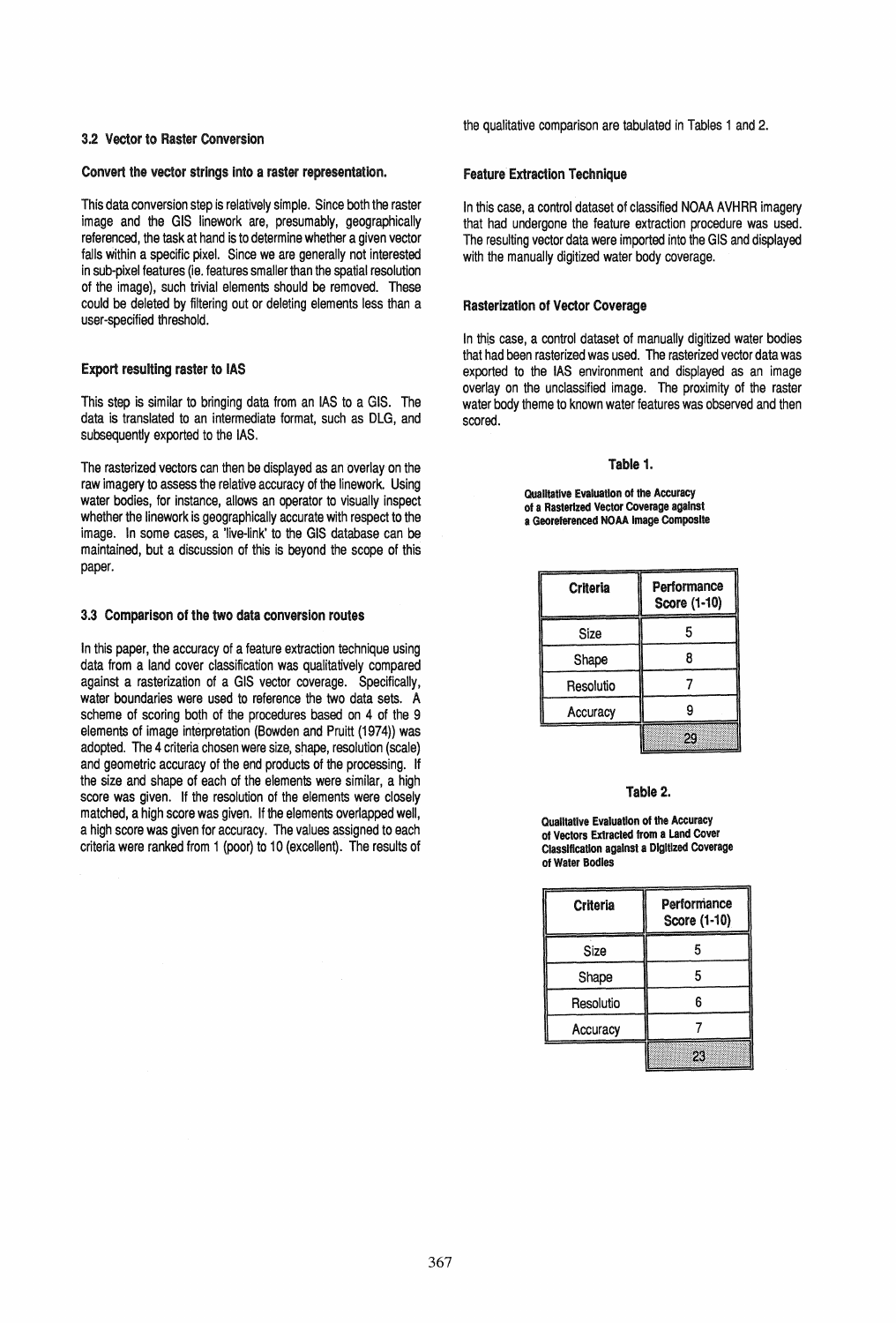## 4.0 DISCUSSION

The results profile the implications of importing raster data into the vector domain of a GIS and importing vector data into the raster environment of an lAS. The effects of the various data transformations with respect to geographic accuracy is addressed.

There is a obstacle with some GISs, in that, there are limitations in the software. Most GISs have a practical limit in terms of the number of elements that can be addressed in a single coverage. While this limit is generally large, it is still a limit. This leads one to consider the complexity of an image. That is, is the coverage going to exceed the limits of the software? More and more, this is becoming a bottleneck for analysis. Many researchers must devise creative solutions to deal with these inherent software limitations. Occasionally, these limits are practical, rather than physical. That is, they reflect the hardware limits more than the software restrictions. Hardware limitations include disk storage capacity and processing speed. By increasing either of these, the user is faced with increasingly cost-ineffective solutions to their problems.

Since feature extraction is concerned with the simplification of highly complex information, it follows that the actual process involved is likewise highly complex. The simplest solution to this problem is to first stratify the complex data and then perform the feature extraction procedure. Image classification is just such a stratification scheme, albeit a complex one. In a simple case, we observe a standard B bit image channel to have 256 possible digital values. Imagine the increased complexity by adding further channels. Conversely, consider the case where the original image can be stratified, through a supervised classification technique, to a mere 11 classes. The task of feature extraction becomes considerably easier.

Because we have stratified the data into a number of desired classes, we have some control over how the individual pixels become classified. This implies that the number of potential artifacts that could result from the feature extraction process is minimized. In a homogeneous field, the number of misclassified pixels is minimal. However, in a heterogeneous field, the potential number of misclassified pixels increases. Thus, obviously, one could expect quite a few artifacts from a heterogeneous field, and little, if any, from a homogeneous field.

The procedure of extracting vector features from a raster theme image is currently still in the research phase (O'Brien (1991), Taylor et al. (1991)). Experiments are going on that are scene and situation specific, and thus can not be applied to a general case. Progress is being made in this field, but results must be taken with a grain of salt (Taylor (1991)). There are semi-automated procedures for feature extraction that are being used, but they require considerable operator input (Zelek (1990), Van Cleynenbreugel et al. (1990)). For example, a feature is identified by an operator and at a certain point the extraction or recognition algorithm takes over. This sort of procedure generally produces more reliable results than the fully automated procedures, but at the cost of greater operator interaction. Currently rule-based feature extraction techniques use operator expertise and knowledge of a specific site to aid in the extraction process (e.g. Van Cleynenbreugel, 1990). Although one would expect this approach to yield the most robust results, it is not always possible to have such in-depth knowledge of a study site. In cases where knowledge of a specific site is not known, the extraction algorithm must proceed without the benefit of any additional information.

A common feature extraction application is image segmentation. Image segmentation refers to the selection of linear features from an image. Typically, segmentation is used to select road features from an image. It is understood that pixel resolution has a profound effect on the ability of a feature extraction algorithm to pick out specific elements (Van Cleynenbreugel et al. (1990)). By increasing the resolution of the pixel, the feature being sensed is more truly represented, and is, therefore, more easily recognized. Feature extraction algorithms seek out regions of homogeneity. There is far more information in a digital image than can be seen with the naked eye. Image segmentation algorithms are designed to seek out a specific element and identify it as such. The end result is that, often, image artifacts or noise are extracted in addition to the desired elements. This noise can be dealt with through spatial filtering techniques or by selecting elements that meet a certain criteria and subsequently deleting them. In images where regions of homogeneity are fuzzy, a data stratification approach must be adopted.

Abstracting vector data to a raster representation is a different matter, and is generally more straightforward. The procedure in